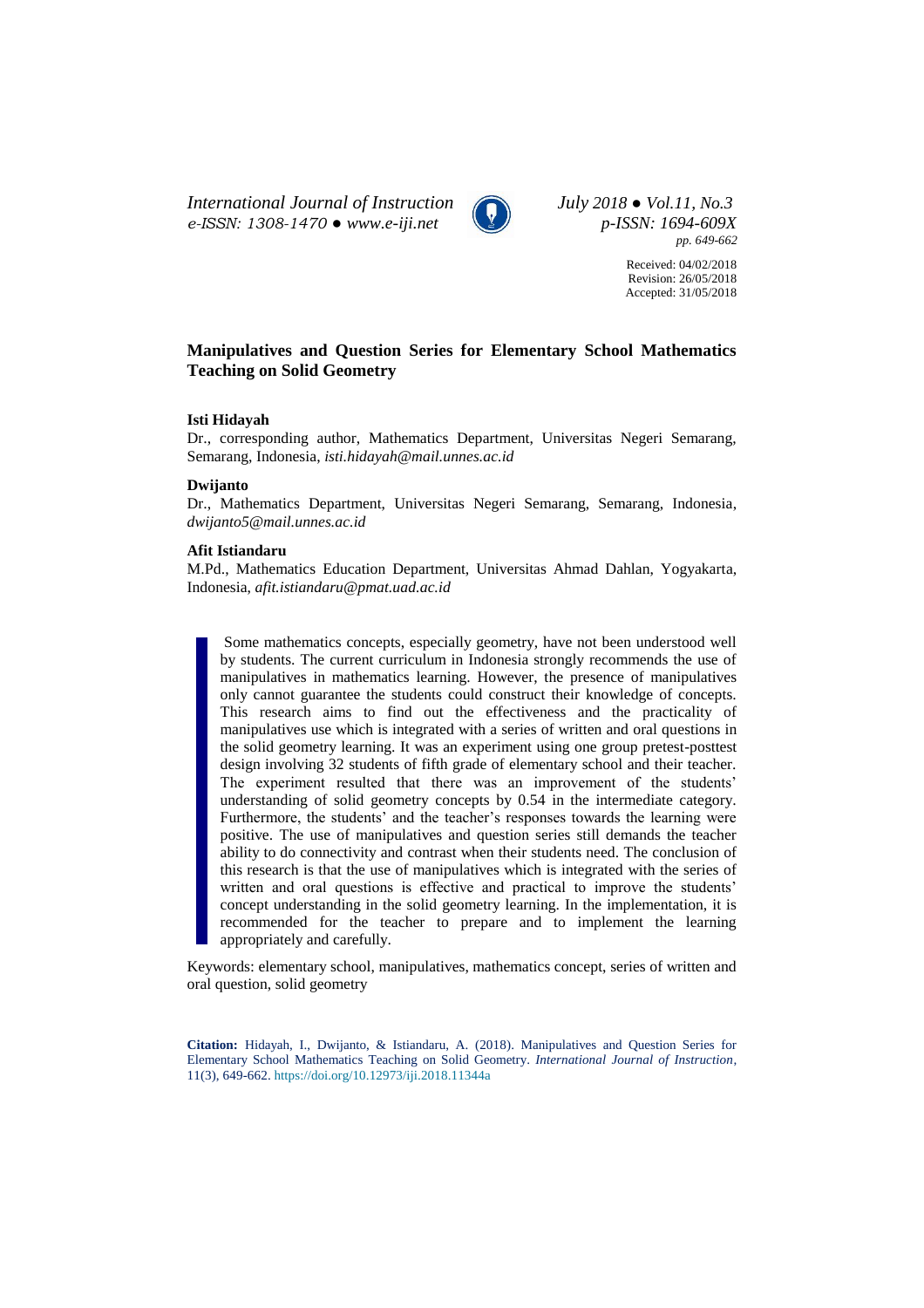## **INTRODUCTION**

The Indonesian curriculum introduces early concepts of geometry and measurement starts from the first grade of elementary school and then enriched in the next levels (MOEC, 2016).The first graders are introduced to the concept of plane figures and solid figures, such as cuboid, prism, cylinder, sphere, and cone, as the shapes appear in their daily life. In the second and third grade, the students learn mainly about plane figures. Further, the properties of plane and solid figures are discussed in the forth grade. In the fifth grade, the curriculum demands the students to be skilled in problem solving. However, many students experience difficulties in solving simple problems because of the lack understanding of the pre-requisite concepts (Hillman, 2003).

The condition becomes more problematic when their teachers do not correctly understand some geometry concepts, either. A survey towards a group of elementary school teachers towards some planar geometry problems described in Figure 1.

(b)





Problem 1: The figure above has … shape and its base is … Figure 1

Problem 2: Is the area of triangle 1 equal to the area of triangle 2?

Problem examples on the survey to a group of elementary school teachers

Problem 1 presents a figure of isosceles triangle ABC such that the edge AB is in a horizontal position, then it was asked what the shape of the figure is and what the triangle's base is. Problem 2 presents a figure of the rectangle and its diagonals constitute four triangles, then it was asked if the adjacent triangles have the equal area. Among 29 teachers answering the first problem, there are 28% of them answered the first question correctly and failed to answer the second question, 10% of them answered the second question correctly but failed to answer the first question, 10% of them provided the wrong answer for both questions, 28% did not give any response, and 24% provided correct answer for both questions. While towards the second problem, it was only 3% provided the correct answer, 34% provided the wrong answer, and 62% did not answer.

The concepts of planar geometry are the pre-requisite to understanding the concepts and the principles of solid geometry. Students of elementary school are at the level of operational concrete thinking stage which means that they could think with the help of concrete material or manipulatives (Ojose, 2008). However, the presence of the manipulatives alone could not guarantee the meaningful learning happens unless they are used thoughtfully (Furner & Worrell, 2017). It is the role of teachers who should be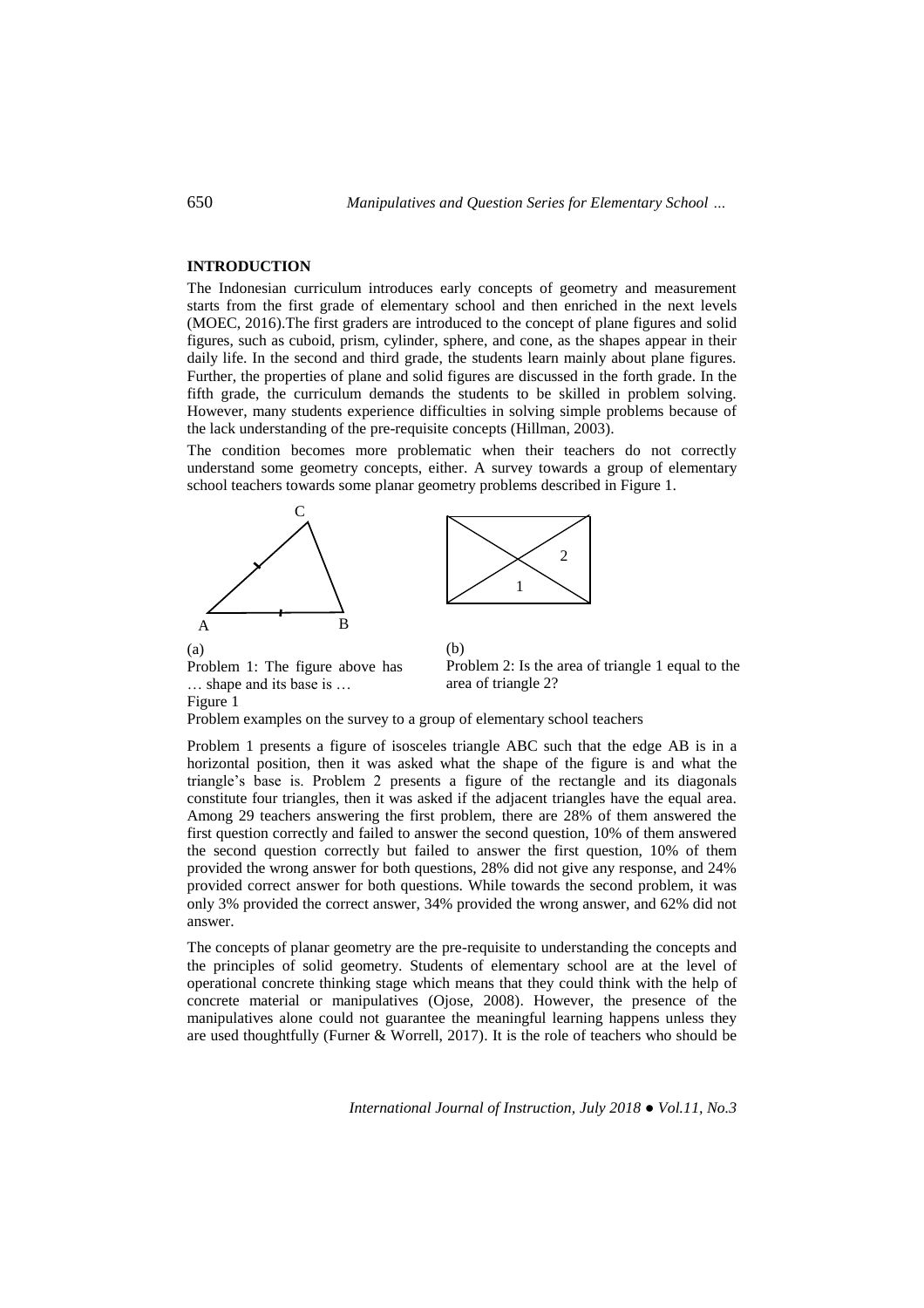able to use the manipulatives to help the students understand the concepts well. In another hand, the use of manipulatives is challenged by the common belief of mathematics teachers. A case study by Moyer (2001) suggests that teachers usually use manipulatives just if they have extra time. This phenomenon is also commonly found in the Indonesian teachers' believe that the use of manipulatives in mathematics learning only wastes time and is not meaningful. It might because of the inappropriate use of manipulatives. Moreover, the presence of manipulatives is needed in solid geometry learning. The first Hiele stage of students' mental development in geometry also explains that students' visualization to recognize geometrical objects or concepts is based on prototype sample (Marchis, 2012; Nurhasanah et al., 2017).

The objects of mathematics are abstract, while the elementary students, in general, are still at the stage of concrete operational thinking (Ojose, 2008). Theories of learning by Piaget, Brunner, and Ausubel provide reinforcement to the importance of presenting concrete objects in mathematics learning such that the learning becomes meaningful, and therefore, the students could easily understand the concepts and are not easily forgotten (Ojose, 2008; Furner & Worrell, 2017; Novak, 2002; Uttal et al., 1997, Cockett & Kilgour, 2015; Larbi & Mavis, 2016). Furthermore, the use of manipulatives in elementary school mathematics learning becomes necessary which makes teacher should consider providing the manipulatives (Hidayah & Sugiarto, 2015). Learning mathematics will be meaningful if the learning is based on students' needs and mental condition. The learning will engage the emotions of students and thus the learning becomes meaningful (Webster-Stratton & Reid, 2004).

An observation towards mathematics peer teaching activities in the scheme of teacher professional education and training of a group of elementary school teachers shows that their learning practice did not meet the characteristics of mathematics learning. Their learning practice tended to be a delivering information speech. There was no utilization of learning media such as manipulatives, students' worksheet, nor good questions. The learning did not give an opportunity for the students to be active or to find concepts or principles (Hidayah et al., 2013). Pujiastuti & Mashuri (2015) states that students in elementary education still need manipulatives to help them understand the mathematics concepts. Teacher's skills to utilize manipulatives in mathematics learning supported by stimuli to trigger the students' activities will create a conducive learning atmosphere and make the students learn in an enjoyable way (Furner & Worrell, 2017). However, some teachers are confused on how to use manipulatives in their mathematics learning as the curriculum recommends.

On the other hand, students' worksheet functions prominently to help the students in high-level mathematics thinking (Putra et al., 2017). The worksheet contains questions that break down the reasoning process into steps to guide students to provide reasoning and to build conceptual understanding. During the session when the teacher used the student worksheet, the students work collaboratively in groups containing three or four members. Teachers do not lecture or give answers but help the students to find their own answers by delivering questions series to guide them through a reasoning (Barniol & Zavala, 2016). Guided questions help to some extent to help students who were unsure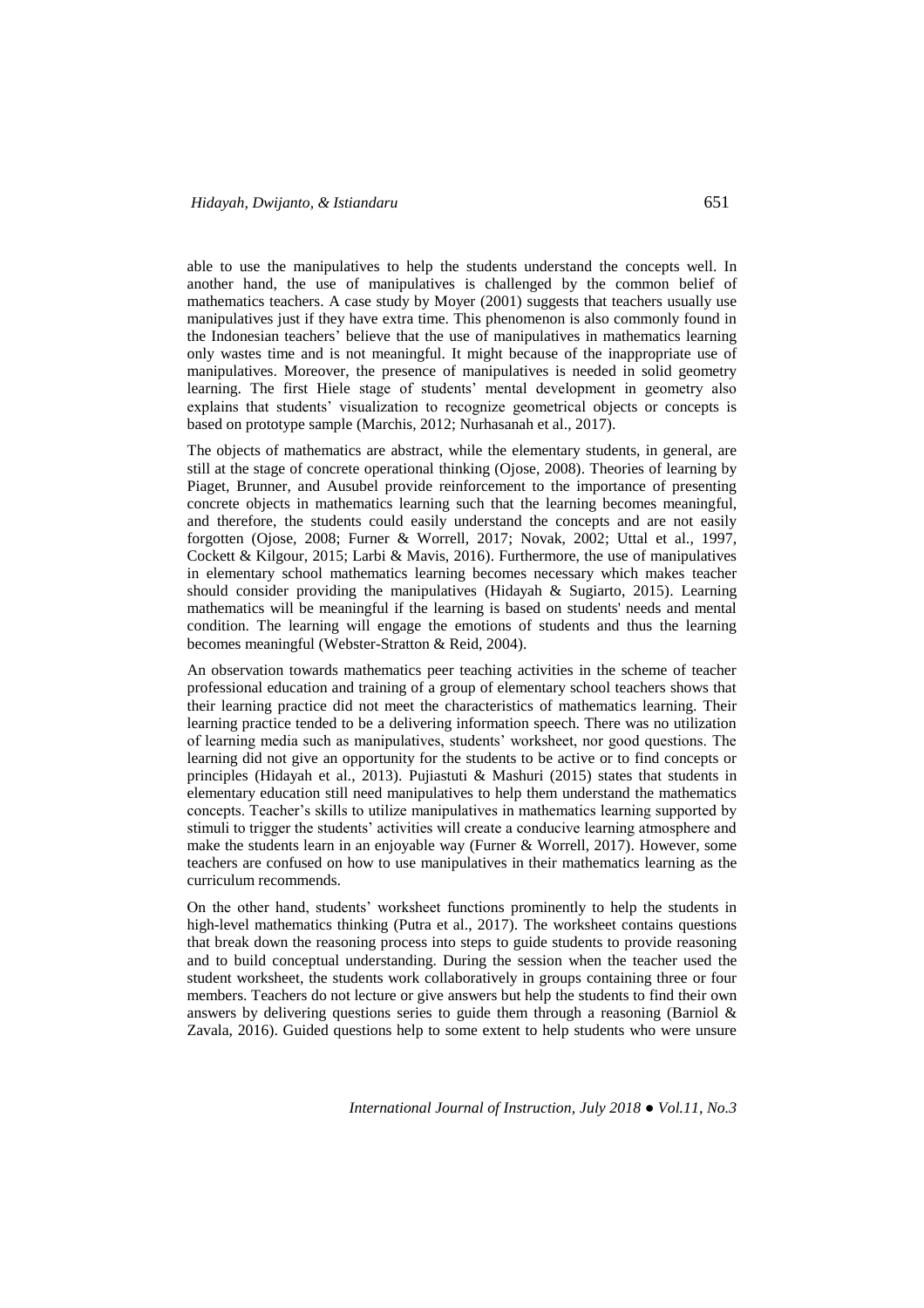about their reasoning to get a correct answer and reasoning. However, in some cases, it is also possible that some students could not answer the questions correctly even with the guided questions provided (Garza & Zavala, 2010).

The Indonesian curriculum requires each learning to be carried out using the scientific approach. This learning approach develops the students' skills to observe, to ask, to collect information, to associate in order to find a concept and to communicate in an integrated learning activity (MOEC, 2016). Various manipulatives as the innovation in mathematics learning have been developed to facilitate the students to find or to understand the mathematical concepts. They are produced by small industries that have been experienced in producing teaching aids in collaboration with us. Thus, the manipulatives quality can be maintained related to the mathematical concepts. The manipulatives are designed to support the implementation of the scientific approach.

The manipulatives prepared for this research are various models of planar figure: triangle, kinds of triangle, quadrilateral, kinds of quadrilateral, pentagon, hexagon, and circle. There are also various models of solid figures such as cuboid, cube, triangular prism, pentagonal prism, hexagonal prism, cylinder, quadrilateral pyramid, triangular pyramid, pentagonal pyramid, hexagonal pyramid, and cone which are used to find the concepts and properties of the solid figures. Besides, there are also manipulatives of solid figures' net. The manipulatives for the classical purpose are made following the standard size, and for solid figure manipulatives, the area of the same size are presented with the same color to help the students grasp the concept and properties of the figures.

This research raised prominent problems on whether the use of manipulatives and question series is effective to improve the students' conceptual understanding. Furthermore, we also figured out whether the students and the teacher respond positively towards the learning. This research aims to find out the effectiveness and the practicality of the manipulatives use integrated with a series of questions leading students to find concept by themselves in the solid geometry learning. The written stimulus was designed in a form of student worksheet equipped and student assignment containing exercises after students find the concept in group activities. The series of oral questions provided during the learning process to facilitate students' thinking activities. The effectiveness and the practicality are indicators of the high-quality learning devices (van den Akker, 1999).

## **METHOD**

### **Research Design**

The effectiveness of the manipulatives and question series was measured by looking at whether there is an improvement on the students' learning result before and after the learning, while the practicality was seen from the students' responses. This paper focuses on the testing of manipulative implementation in the solid figure material for elementary school. The testing was done using the one-group pretest-posttest experimental design (Koenig et al., 2012; Flasch et al., 2017). The design was chosen because the material in this research has been taught in the previous grade.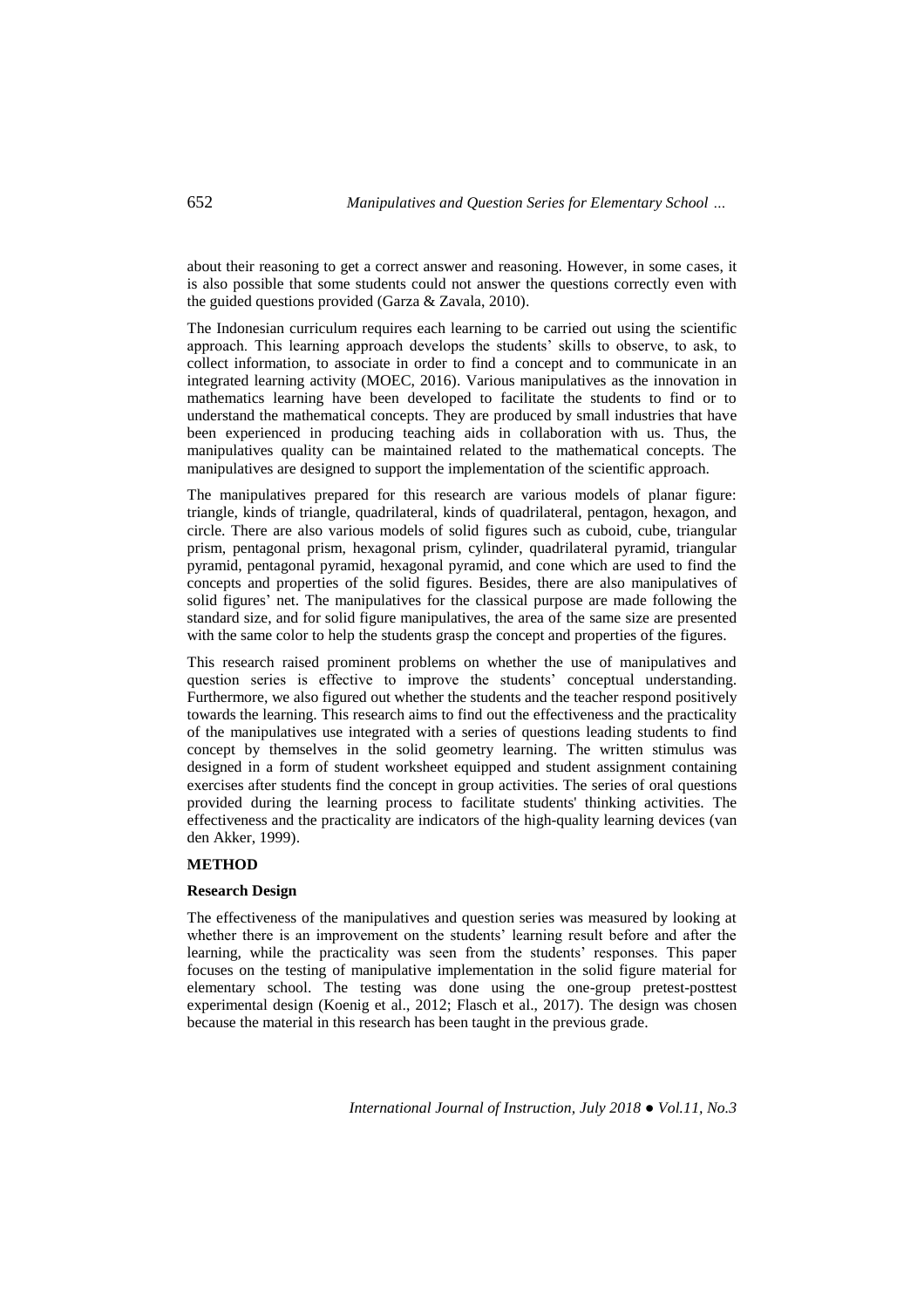## **Participant**

This research involved the 5th-grade students of Sekolah Dasar Negeri Wetan 03 as its participants. It was an elementary school in Parakan District, Temanggung Regency, Central Java, has 32 students in the 5th grade. The subject was selected randomly among the elementary schools in Parakan which has implemented the 2013 Curriculum. The 2013 Curriculum is the current improved curriculum which the implementation is piloted gradually in Indonesia. In this research, all of the teachers involved have been trained on how to teach based on the 2013 Curriculum.

#### **Teaching Implementation Procedure**

In line with the research purpose, the learning devices were developed by research team involving the teacher of the selected testing classroom. The learning process was designed using a scientific approach referring to the Indonesian 2013 Curriculum. It was aided by manipulatives and a series of oral and written questions in the form of student worksheet. The learning scenario was developed referring to the manual of manipulative use in order to strengthen the learning objectives, including the explicit instruction which teacher needs to address to assist the students' thinking skill (Cope, 2015; Larbi & Mavis,2016). In this research, the explicit instruction was then called question series, both orally addressed and written in the worksheet. It was prepared to facilitate the students to observe, to ask, to try, to associate (to find concepts or principles), and to communicate their findings. The learning was designed classical and within groups.

In order to accommodate the scope of material, the learning device was prepared for two meetings. The device was equipped with learning observation sheet to observe the conformity between the scenario and the implementation as well as to record the important findings. One of us took the role as the teacher while the teacher joined us as the observers. The first meeting started by administering pre-test, and a post-test was then administered at the end of the second meeting. Then, we collaboratively conducted reflection session towards the implementation of the learning as well as analyzing the tests result and the students' responses. The result of reflection was used to strengthen the finding analysis and discussion.

#### **Data Collection Instruments**

Based on the purpose of the testing, the effectiveness was shown by an increased result of pre-test and post-test of conceptual understanding. Meanwhile, the practicality was shown if the response of the students and the teacher towards learning are positive. The students' conceptual understanding towards solid figure was measured by a test, the students' response was measured by a questionnaire, while the teacher's response was measured by interview. We developed the test based on the test objective and specification in a form of short answer. The items were selected which usually the students usually make mistakes. It also applied to the development of the questionnaire used in this research. The teacher's ability to implement their learning based on the learning scenario was measured by using observation sheet which is developed referring to the learning process standard of the curriculum. This instrument is also as a control to find out the conformity between the learning implementation and the lesson plan.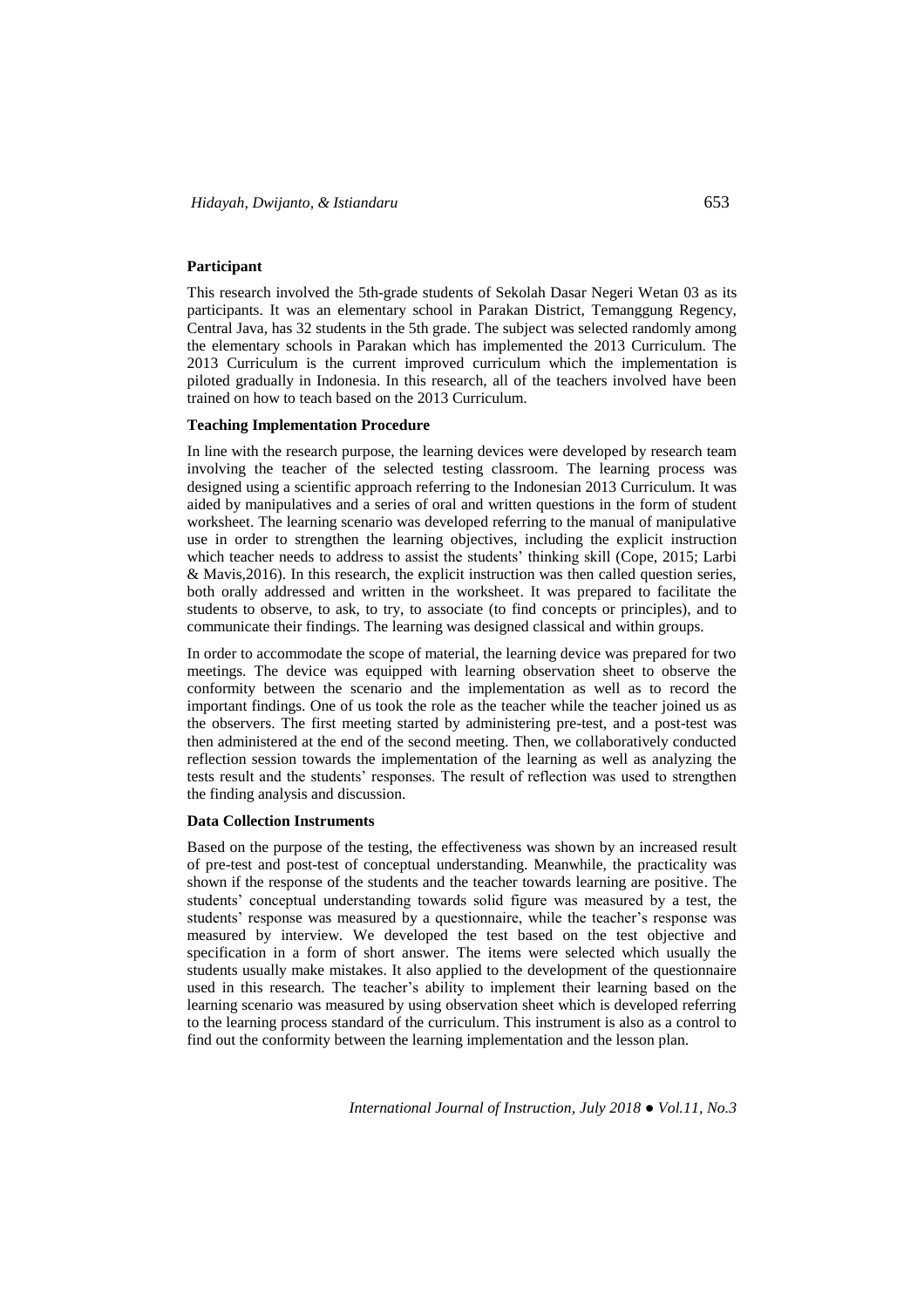### **Data Analysis Technique**

The collected data were analyzed statistically and narratively in order to provide a complete description of the results obtained. The data of pre-test, post-test and students' response towards the learning were tested normally distributed by using One-Sample Kolmogorov-Smirnov Test (Corder & Foreman, 2009). The increase in the average scores of pre-test and post-test of solid geometry was calculated using the formula of normalized average gain is a comparison of the actual average gain to the maximum average gain. The actual average gain is the difference between the average score of the final test against the average score of the previous test. The formula of normalized gain which is also called the g-factor or Hake factor (Hake, 1999; Savinainen & Scott, 2002) is:

$$
\langle g \rangle = \frac{\langle S_{post} \rangle - \langle S_{pre} \rangle}{100 - \langle S_{pre} \rangle}
$$

The symbol  $\langle g \rangle$  refers to the normalized average gain, the  $\langle S_{pre} \rangle$  and the  $\langle S_{post} \rangle$ respectively refer to the average score of pre-test and post-test. The categorization of gfactor is adopted and modified from Savinainen & Scott (2002). It is categorized "high"

if  $\langle g \rangle > 0.7$ , "intermediate" if  $0.3 < \langle g \rangle \le 0.7$ , and "low" if  $\langle g \rangle \le 0.3$ . The descriptive analysis provides the explanation towards the findings of the conceptual understanding. It shows the percentage data of the students' correct answer between the pre-test and the post-test which has significant improvement and the students' response in a form of test result, questionnaire, and their engagement during the learning.

## **FINDINGS**

The data of pre-test and post-test have been tested normally distributed by using one-Sample Kolmogorov-Smirnov Test. The result suggests that the average score of pre-test is 33 with standard deviation 13.37 and the score of post-test is 69 with standard deviation 14.01. The g-factor is 0.54 which means there is an improvement of students' conceptual understanding in the intermediate category. Table 1 gives the descriptive percentage of the students who answered correctly before and after the treatment.

Table 1

Summary of Student Answered Correctly on the Pre-test and Post-test

| Number      | Problems and Students' Answer                                      | Pre-test $(\%)$ Post-test $(\%)$ |
|-------------|--------------------------------------------------------------------|----------------------------------|
| $1-c$       | Look at the cube model!                                            |                                  |
|             | c. The shape of the edges is(line segment)                         | 94                               |
| $4-c$       | Look at the cylinder model!                                        |                                  |
|             | c. The shape of the edges is (circle)                              | 72                               |
| $5-b$       | Look at the regular right triangular pyramid!                      |                                  |
|             | b. The shape of the lateral faces is (plane of isosceles triangle) | 67                               |
| $7 - c$ , d | Look at the cone model!                                            |                                  |
|             | c. The number of the edge(s) is $\dots(1)$                         | 81                               |
|             | d. The shape of the edge(s) is (circle)                            | 86                               |
| $9-a$ , b   | Look at the picture below!                                         |                                  |
|             |                                                                    |                                  |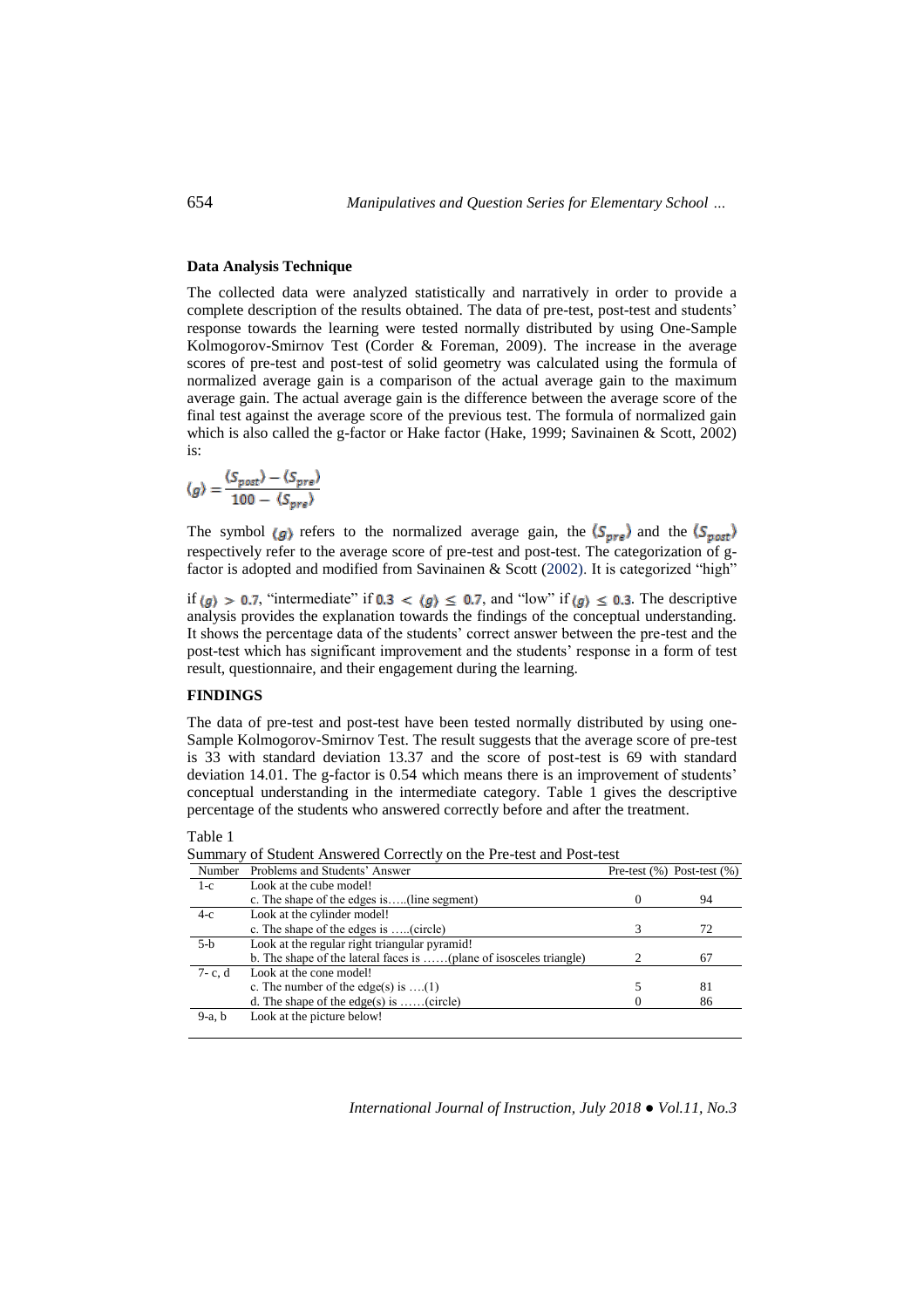

The data of students' response towards the learning using manipulatives, question series, and students' worksheet has been tested normally distributed by using One-Sample Kolmogorov-Smirnov Test. The average score of students' learning response is 3.42 from the maximum score 4 or 85.47 from the maximum score 100. It shows that the students' response is positive. By using 95% confidence, the average of students' response is at interval  $83.34 < \mu < 87.60$ . The description of the students' response towards learning is presented in Table 2.

#### Table 2

Percentage of the Students' Response towards the Learning Experience

| Number | Aspect                                               | Students' percentage |
|--------|------------------------------------------------------|----------------------|
|        | Happy                                                | 100                  |
|        | The teacher is interesting.                          | 91                   |
|        | Classroom condition is enjoyable                     | 84                   |
|        | Get many new things to learn                         | 81                   |
|        | Same learning should be applied to the next material | 94                   |
|        | The material is easy to understand                   | 100                  |
|        | Learning using manipulative is enjoyable             | 81                   |
|        | Students are active                                  |                      |

The response of teacher towards the use of manipulatives and question series or written instructions to be done in groups (or in pairs) is positive. The learning could help the students to find the concept learned. The teacher's explanation and questions made the atmosphere of learning became more conducive, the students are passionate, happy, actively answer the questions, gives opinions, and actively come forward to present the solid figure concepts. The situations can be seen in Figure 2 and Figure 3.



Figure 2 Teacher used the manipulatives of triangular prism and the oral questions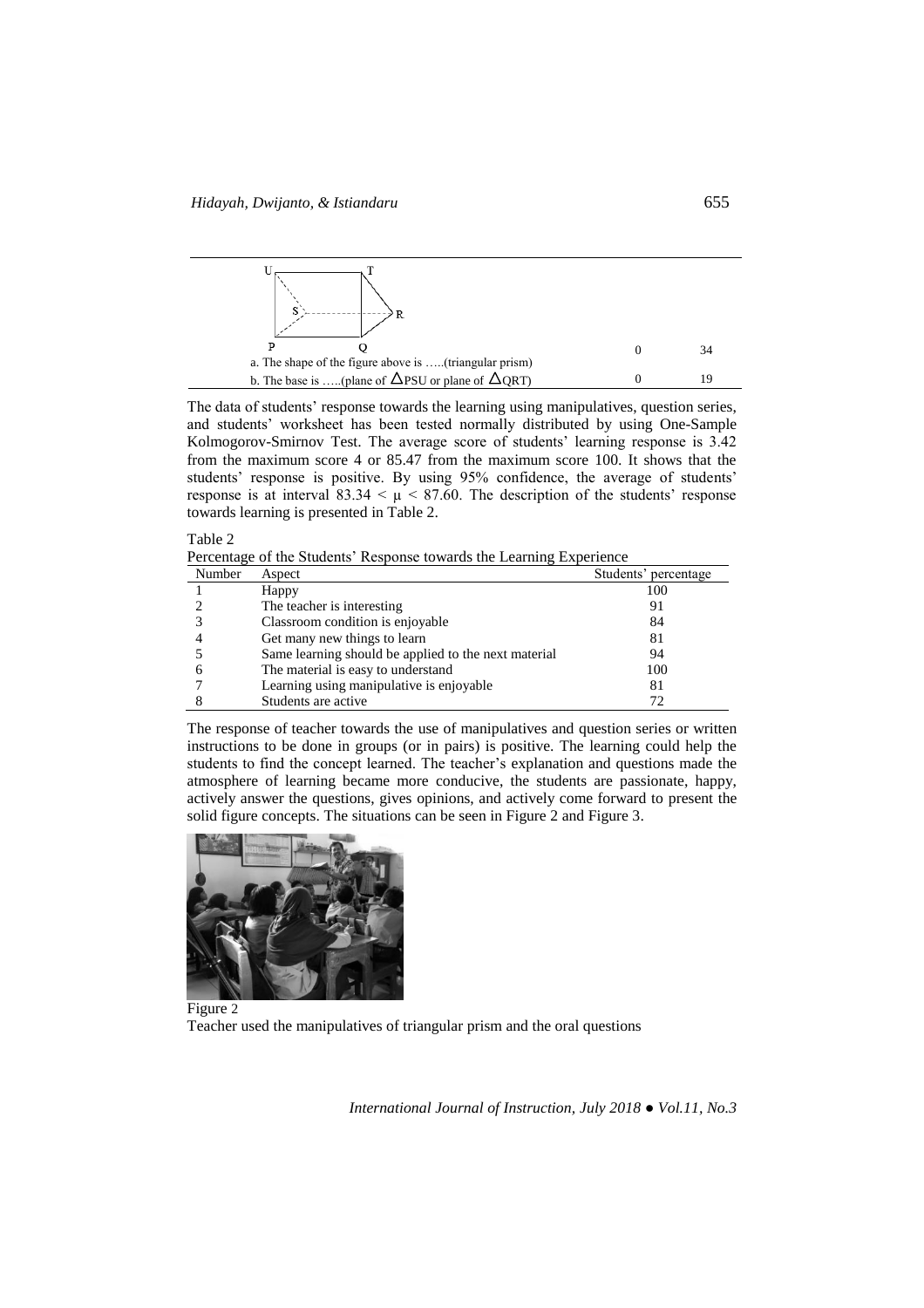

Students' activities

In this study, the researcher took the role as a teacher to implement the learning, while the real teacher took part as an observer. After observing the learning, the teacher admitted, "I have not yet used manipulatives in my class and the availability of the manipulatives in this school is still very limited". The teacher hopes that the learning device in this research can be owned and implemented at all schools so that future students can be more passionate about learning. The teacher was very impressed because students become excited, creative, and critical to find the concepts learned.

## **DISCUSSION**

The findings of this research confirm that the use of manipulatives gives opportunities to the students to observe and to pay attention towards the teacher's statements and questions. The presence of manipulatives helps the students to think and to easily recall the concepts. We found that the students were happy to join this learning which utilized solid figure manipulatives, series of statements and questions, and worksheet. The students thought that they could understand the material through learning in group and demonstration in front of the class. The learning also improved the students' understanding towards solid geometry concepts to the "intermediate" criteria.

Based on the results of the analysis, it can be said that the use of manipulatives aided with student worksheets and a series of oral questions is effective and practical in mathematics learning, especially to understand the solid figure concepts of the fifthgrade elementary school students. When we examined the students' ability to answer each item of the problems, there are items which most of the students could not answer appropriately, namely the problem of the right triangular prism. We presented a picture of triangular prism model with one of its lateral faces in the horizontal position in Table 1 number 9a-b. There were only 34% students correctly answered that the figure is a triangular prism and only 19% students pointed its base correctly. Ironically, it happened when the teacher has used the proper triangular prism model and has demonstrated as mentioned in the procedure. This becomes an important note for the teacher that the use of manipulatives to make the concepts becoming more concrete should not stop this way but it should continue to relate them to the abstract concepts. The Brunner theory suggests that the internalization of concepts would really happen if a knowledge is learned following three stages, namely: the enactive, the iconic, and the symbolic stages (Sugiarto, 2012). A geometry learning should utilize the concrete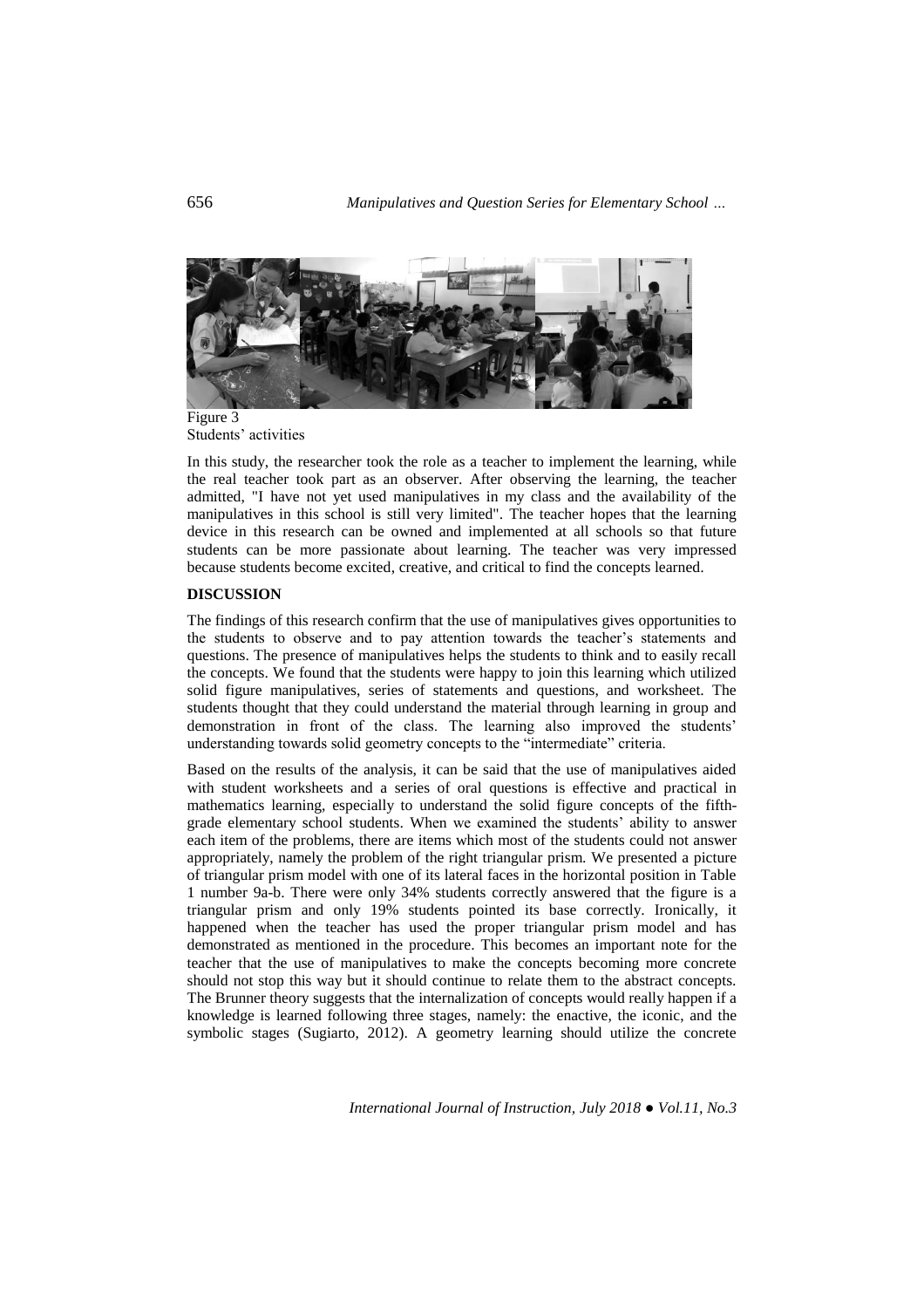model, followed by the presentation of the figure, and then ended by the explanation of its abstract concept. It is important for the teacher to prepare all the stages in order to get the optimal results. The teacher also has an important role in each learning stages. Shirvani (2015) explains that the teacher's knowledge affects the students' performance in mathematics. However, the content knowledge is not the only determining variable but also the other variables such as pedagogical knowledge, students and curriculum knowledge, and contextual knowledge. The use of manipulatives and the series of written and oral questions still demand the teacher ability to implement their learning appropriately and carefully.

A fragment description of the lesson plan and its implementation of the right triangular prism and its elements is presented below.

Teacher asks students to observe the model of the right triangular prism by position as shown in Figure 4.



Figure 4

Triangular prism in the first position

Then, the teacher asks as follows.

- 1) What is the shape of the figure?(100% answered correctly, *triangular prism*)<br>2) Why is it called triangular prism?(100 % answered correctly, *because the bo*
- 2) Why is it called triangular prism?(100 % answered correctly, *because the base and the top have triangle shape)*
- 3) Is the base a triangle or a plane of triangle?(some students answered correctly, *plane of triangle)*
- 4) Touch it with your hand, which is the base? (a student touch the correct base)
- 5) Teacher asks the other students, is it correct that the face touched is the base? (100% answered correctly, *yes* )
- 6) Why is the face called base? *(*100% wrongly answered, *because the face is located at the base/lowest part).*
- 7) Teacher asks all students to reconsider the first answer to the first question. What is the shape of the model?*(triangular prism*), why?(*the base is plane of triangle*). Please repeat again, why? (*the base is a plane of triangle*), repeat again why? (*the base is a plane of triangle*).
- 8) So, where is the base? (100% correctly answered, *the one which has plane of triangle shape*)
- 9) Why is that called the base? (there is student answered, *because the face has triangle face),*  can you repeat again? (100% students answered correctly, *because the face has a plane of triangle shape)*

Later, the teacher did confirmation as follows.

- 10) So, why is the face called base? The answer is that because the face has a triangle shape and is not because of the position at the lowest part of the prism.
- 11) Look at Figure 4 again, how many lateral faces it has? (*3*), what is the shape of the lateral faces? (Most of the students answered, *rectangle*)The teacher repeated again, what is the shape of the faces (with higher tone)? (All students answered, *plane of rectangle)*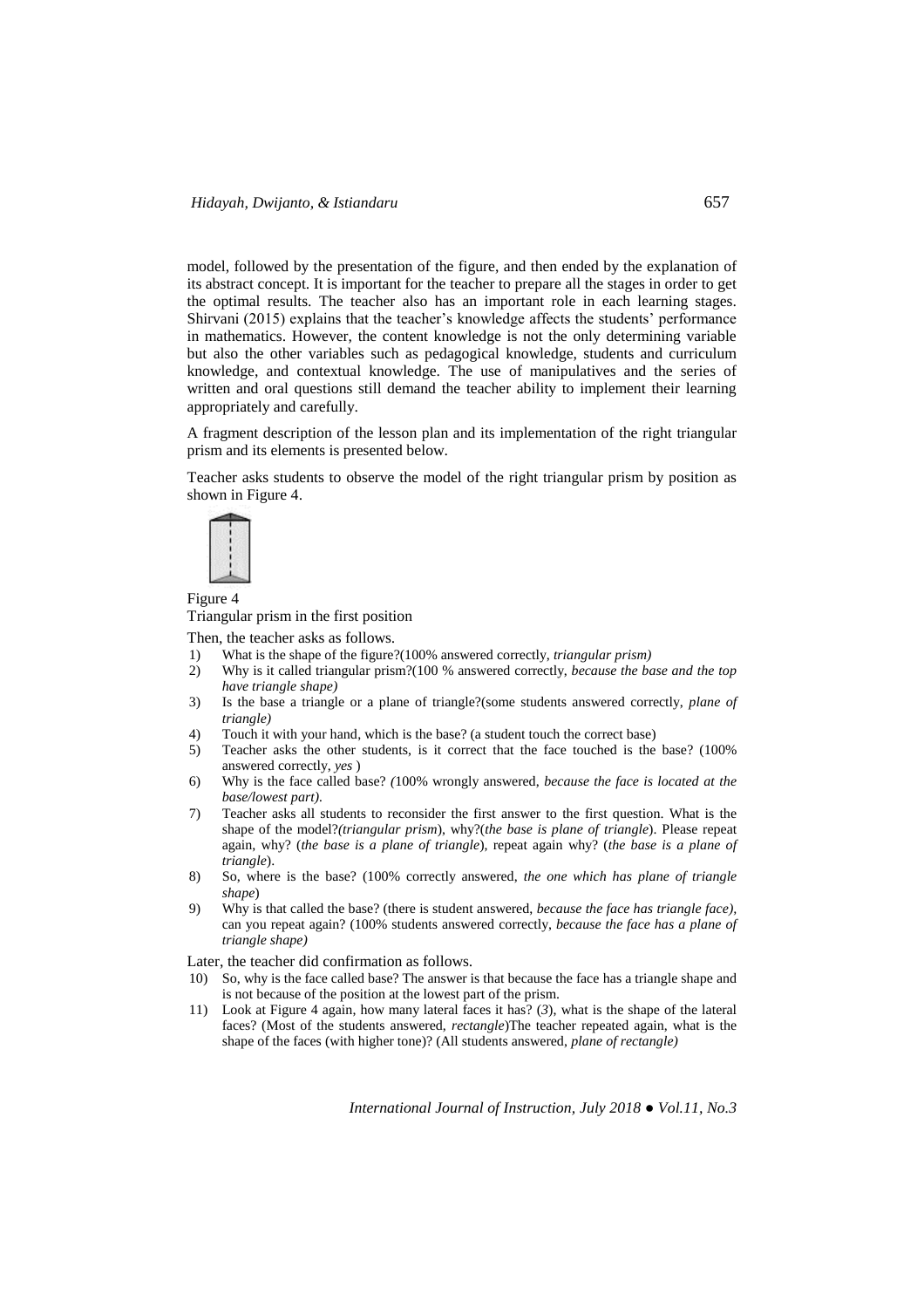12) The teacher repeated once more*.*Touch it which the base is. (Students touch the plane of triangle*)* why? *(Because the face has a plane of triangle shape),* what is the shape of the lateral faces? *(Plane of rectangle)*

Further, the teacher did contrast activities by changing the position of the model as shown in Figure 5, and then repeat what have been asked at previous activities.



#### Figure 5

Triangular prism in the second position.

- 1) What is the shape of the figure?(some students answered *pyramid*, the others answered *rectangular prism*, the rest kept silent)
- 2) The teacher repeated the previous activity, holding the model of the prism as shown at Figure 4, and repeat to ask, the shape of the model at Figure 4 is …(*triangular prism*), and then please look at Figure 5, what is the shape?
- 3) Some students answered again *pyramid*, the others answered *rectangular prism*, the rest kept silent*.* The next is teacher continued to do connectivity (connecting the existing knowledge with the knowledge which will be built) by asking students to observe the object they have already known, namely teacher himself.
- 4) The teacher asked, please look at me, who am I? (*teacher*), then the teacher lowered his bone forward and asked who he is (*teacher),* then he sat on a chair and asked the same, is it still the same teacher? (*yes*, students laughed), then teacher knelt, and asked again if he is still a teacher, or changed to be farmer or fishermen, (students laughed and answered, *still a teacher)*
- 5) The teacher soon took the prism model and put in various positions and then asked: What is the shape of figure 4 (*triangular prism*), What is the shape of figure 5 (the students laughed and answered *triangular prism*), teacher repeated again, what is the shape? (*triangular prism*). The teacher seemed satisfied and showed thumb up, and said, *correct, correct, and correct*.
- 6) The teacher held the model with the position of Figure 4 but placed it on his head and asked, *what is the shape*? (students laughed and answered, *triangular prism*), and then the model of the prism as shown in Figure 4 was placed below the armpit and he asked, *what is the shape*? *(*students laughed and answered, *triangular prism*). Later, the teacher asked students to observe the elements of a triangular prism. The teacher asked,: (a) What is the shape of Figure 4? (*triangular prism),* touch the base! *(plane of triangle).* (b)What is the shape of Figure 5? *(triangular prism),* touch the base!(most of the students touched the plane of rectangle), the teacher asked the other students to touch (*the answer was the same*).
- 7) The teacher did the connectivity again as follows: Who am I? (*teacher*). While touching his head, *what is it*? (*head*), the teacher took a lower position and asked while his hand still touching his head, what is it? (*head*), if I take a lower position, does my head change to be my feet? (*no, still head*)
- 8) The teacher soon asked the students to observe the model of the prism as shown in figure 4. What is it? (*triangular prism*), what is its base? (*plane of triangle*), is the plane of rectangle base of the prism? (*no*) so what is it? (*lateral face*).

In the above activities, a set of questions provided by the teacher serves as appropriate cues to help the students recall the knowledge stored in their long-term memory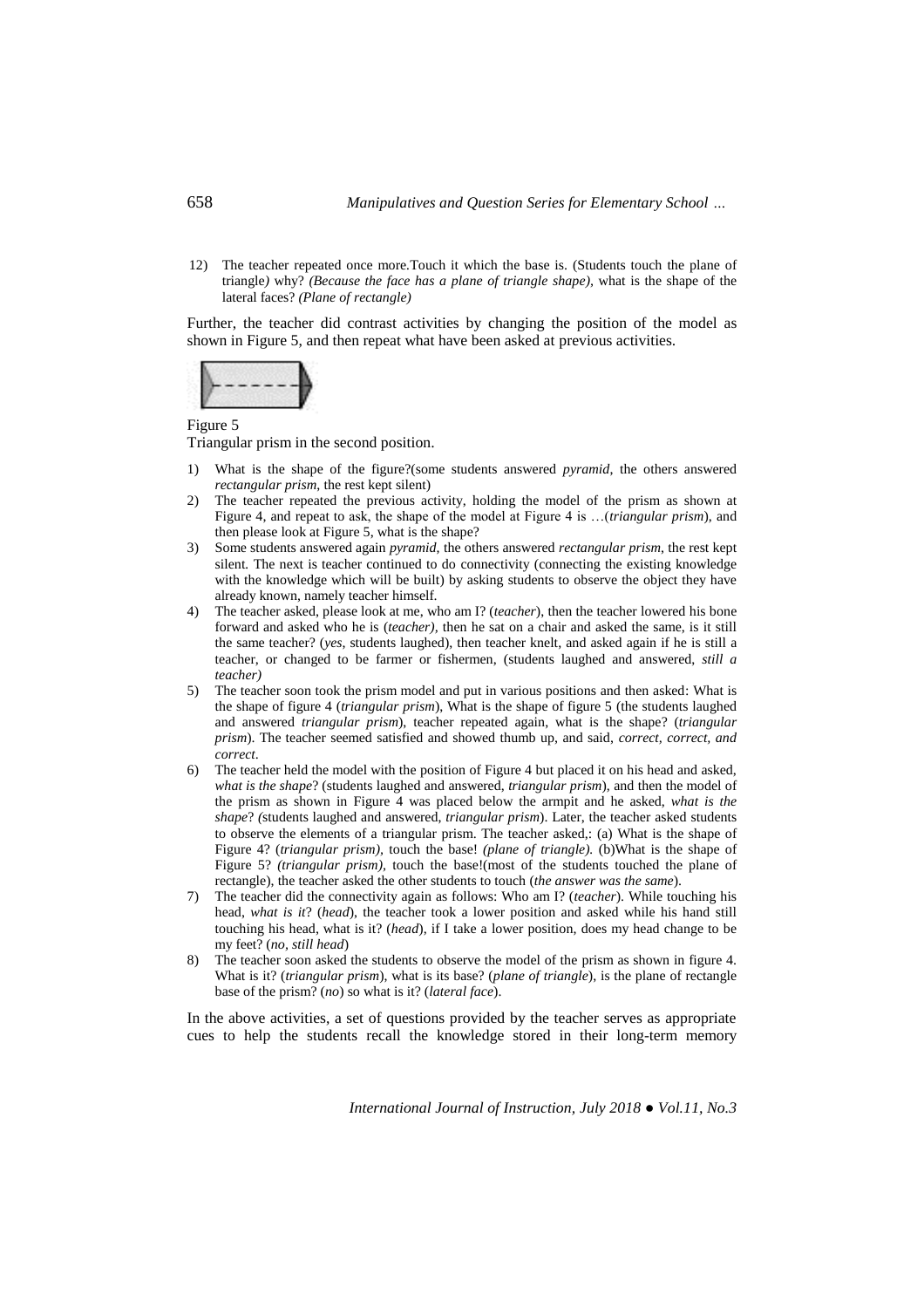(Unsworth, 2016; Bhinnety, 2008). With a set of questions, the teacher tried to help the students to connect new information with the existing knowledge that has been owned by the students. In this case, the teacher has made connectivity to guide students to think and to find their own concepts learned. This cognitive guidance occurs when teachers guide the students to make connections between the new knowledge to the existing knowledge (Furner & Worrell, 2017), and between the mathematics concept to the hands-on activities (Ojose, 2008), in order to encourage conceptual understanding.

The teacher did connectivity and contrast just if it is needed by the students. The teacher has tried to facilitate students in receiving, transforming, and transferring what they learned. The teacher has also done the presentation of the material from the enactive presentation through the iconic presentation to symbolic presentation. This learning is an implementation of Brunner learning theory (Hidayah et al., 2013). Students are expected to gain knowledge through invention. The purpose of this research is not only to acquire knowledge but to acquire knowledge in a way that could train the students' intellectual abilities, as well as to stimulate the students' curiosity and ability.

The presentation of contrast is used by the teacher to strengthen understanding of the concept that has been received in the previous learning process, as well as feedback for the teacher to find out whether the concept has been understood well by the students. If the concept is not well understood, then the contrast may generate conflict between the student and the problem arose. In this case, the student is expected to be challenged to find concepts or principles, as well as to improve students' reasoning. Thus, the concept which has been owned by students will be easily applied or transferred in the new situation. In geometry learning (solid figure), it also develops students' spatial abilities, particularly spatial orientation. According to Thurstone (as cited in Marchis, 2012), it is categorized as the ability to identify geometrical shapes within different positions.

Based on the principles of discovery learning, the teacher has designed and implemented treatment to facilitate the students to gain knowledge (concept) well. It is shown by the use of good questions during the learning process (Hidayah et al., 2013). Students' understanding of the concept of a triangular prism has been improved from pre-test to post-test, but it was not optimum when it is compared with the other concepts. From the results of observation and recording, some possible reasons of the not optimum percentage of the students who answered the item of triangular prism correctly have been found. The learning activities that have been performed show that students have demonstrated their understanding of the concept properly. However, according to the theory of meaningful learning, a concept which has been obtained by the student, if it is not meaningful for most students, it will not remain in the students' cognitive (Bhinnety, 2008). The possible cause is the inappropriate use of manipulatives by the teacher. The teacher should use manipulatives of a triangular prism with the color of the base and the top are different with the color of the lateral faces, while the manipulatives used by the teacher, in fact, was in one color of prism model.

Compared to the previous learning activities in the same meeting, the teacher utilized the correct manipulatives to make the students finding the concept of the cuboid and its elements as well as the cube and its elements. Meanwhile, at the time of the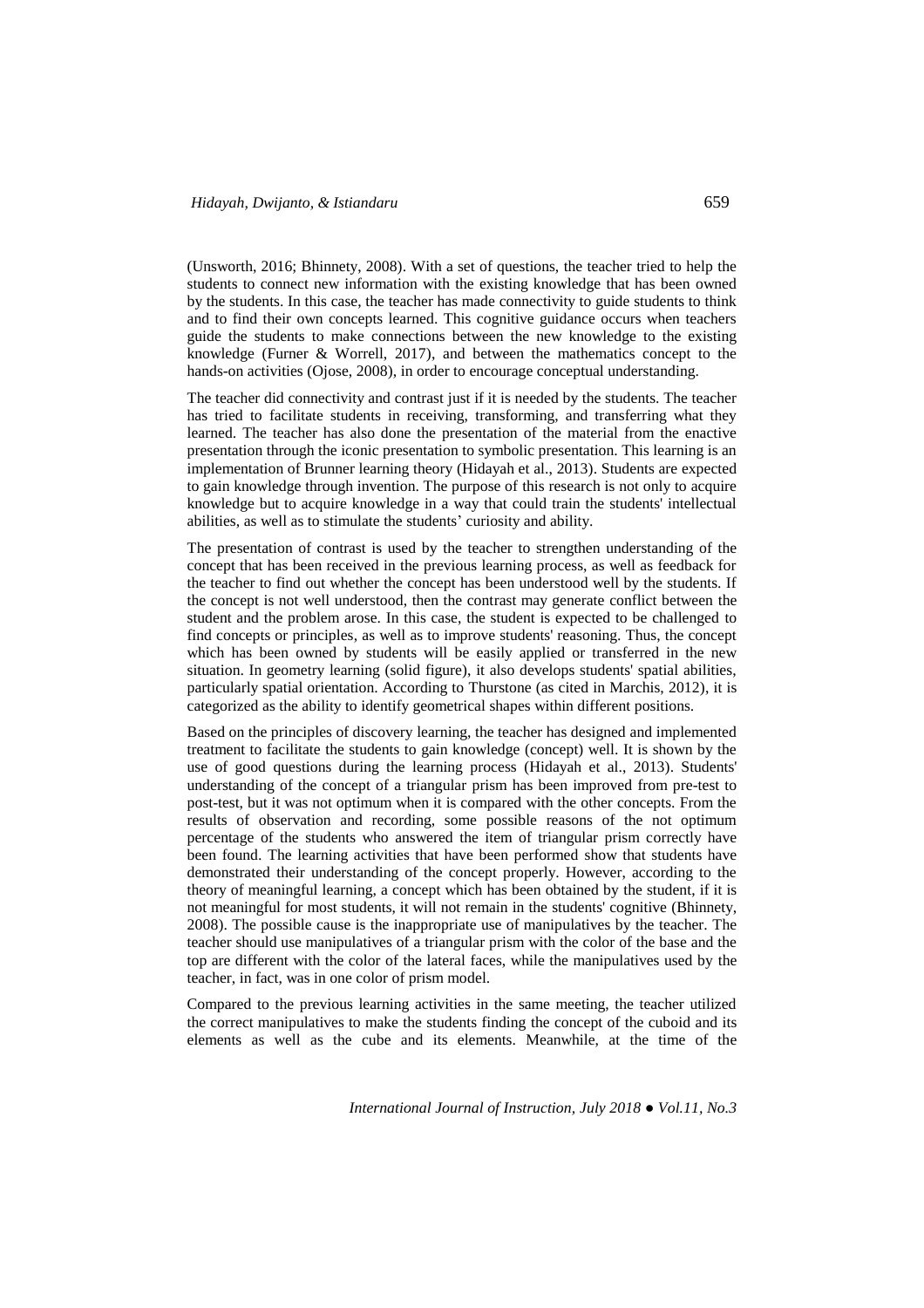demonstration of a triangular prism, there is no student asked or expressed opinions regarding the visualization of the manipulatives used. At this moment, a disruption was probably happened in the students' mind to perform analogy between the concept which is currently being learned and the previous concepts. According to the Ausubel theory, it is explained that if the cognitive structure of students is not stable, doubtful, then the cognitive structure tends to inhibit the students' learning and retention (Dahar, 2011). Thus, it makes the concepts do not last long and are easy to forget.

Based on the discussion above, an important factor that must be considered and implemented for the optimum achievement of students' conceptual understanding is the role of the teacher. As explained in the appendix of the Regulation of Indonesian Ministry of Education and Culture number 22/2016 about the learning process standard, the teacher's duties are to design, to implement, to evaluate, and to perform follow up of learning. A lesson plan that has been perfectly developed does not guarantee optimal concept understanding of students when learning is not implemented as planned. It is also explained that one of the reasons led to unsatisfactory results of teaching geometry is because the teacher is not well prepared to teach. Teaching geometry is not only presenting the facts of geometry's indicated the solution of problems of geometry. It needs imagination, methodological skills, and most important, in-depth understanding of the ideas, methods, and constructions in school geometry (Bankov, 2013).

After the teacher mapped the concepts, the teacher needs to consider various learning theories to guide the implementation of the selected learning approach and method. The lesson plan should be written and operational. This also can be used by teachers to assess themselves during the learning process as a self-reflection to be followed-up.

#### **CONCLUSION**

The conclusions of this research are: (1) the use of manipulatives integrated into the solid geometry learning assisted with set of oral and written questions is effective and practical to improve the students' concept understanding, (2) the use of manipulatives that are integrated in the learning of solid figure assisted with set of oral and written questions will give students optimal understanding of the concept when teaching implementation carried out according to the written design that has been prepared.

#### **RECOMMENDATION**

In order to be effective and to meet the curriculum demand, when a teacher use manipulatives integrated with series of oral and written questions, it is recommended that the teacher prepare the lesson plan and implement it carefully.

# **ACKNOWLEDGMENT**

We would like to thank the Directorate of Research and Community Service of the Indonesian Ministry of Research Technology and Higher Education who has provided a grant for this research through the competitive research scheme of Riset Andalan Perguruan Tinggi dan Industri (RAPID). We would like to also appreciate the principal of the school involved in this research for the access and support.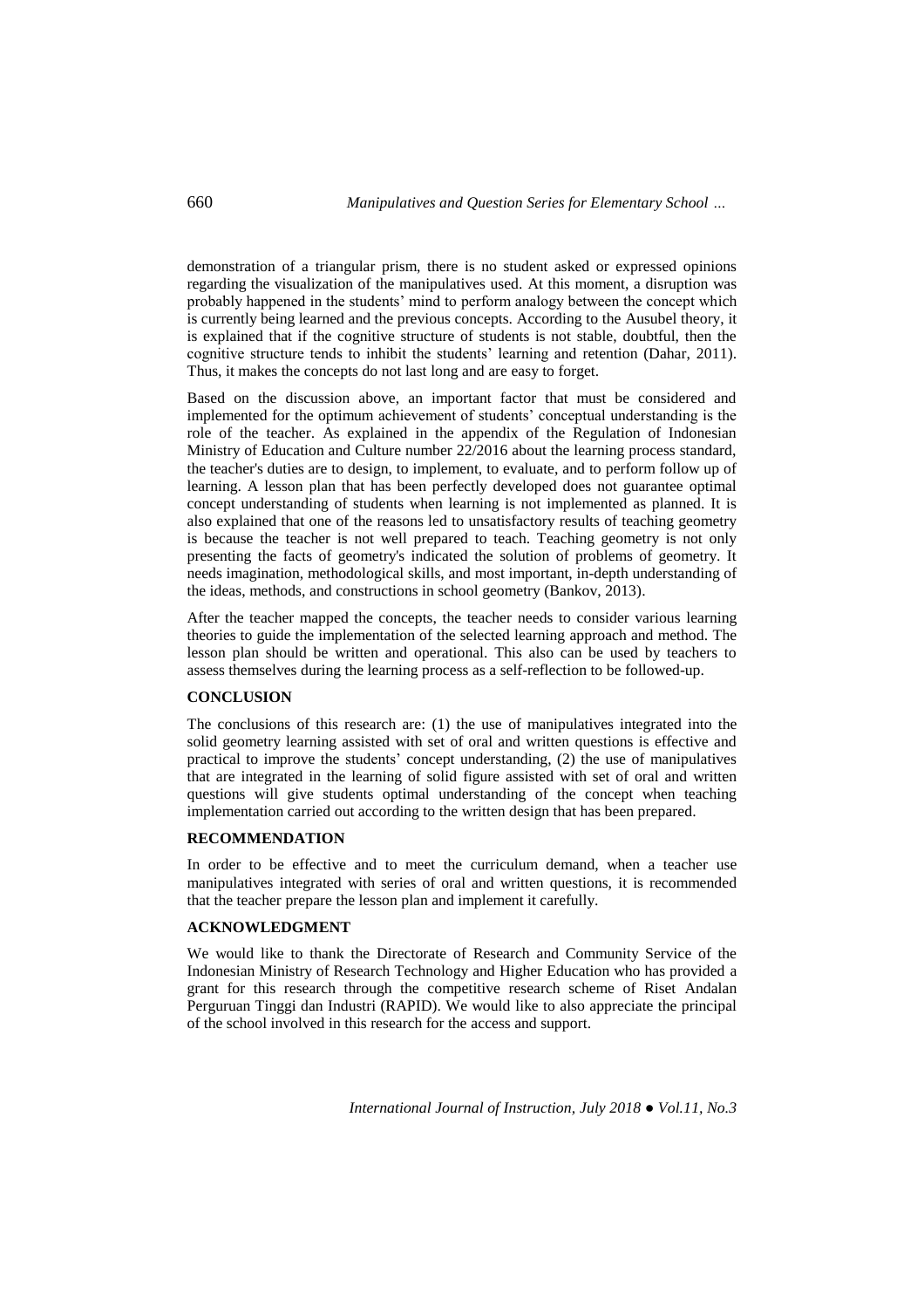### **REFERENCES**

Bankov, K. (2013). Teaching of geometry in Bulgaria. *European Journal of Science and Mathematics Education*, 1/3, 158-164.

Barniol, P., & Zavala, G. (2016). A tutorial worksheet to help students develop the ability to interpret the dot product as a projection. *Eurasia Journal of Mathematics, Science and Technology Education*, 12/9, 2387-2398.

Bhinnety, M. (2008). Struktur dan Proses Memori. *Buletin Psikologi*, 16/2, 74-88.

Cockett, A., & Kilgour, P. W. (2015). Mathematical manipulatives: Creating an environment for understanding, efficiency, engagement, and enjoyment. *TEACH COLLECTION of Christian Education*, 1/1, 47-54.

Cope, L. (2015). Math manipulatives: Making the abstract tangible**.** *Delta Journal of Education,* 5/1, 10-18.

Corder, G. W., & Foreman, D. I. (2009). *Nonparametric Statistics: A Step-by-Step Approach*. Hoboken: John Wiley & Sons, Inc.

Dahar, R.W. (2011). Teori-Teori Belajar & Pembelajaran. Surabaya: Erlangga.

Flasch, P., Taylor, D., Clauber, R. N., & Robinson III, E. (2017). Examining students' perceived competence and comfort in an experiential play therapy counseling course: A single group pre-test post-test investigation. *International Journal for the Scholarship of Teaching and Learning*, 11/1, 1-6.

Furner, J. M., & Worrell, N. L. (2017). The importance of using manipulatives in teaching math today. *Transformations*, 3/1, 1-25.

Garza, A., & Zavala, G. (2010). Electric field concept: Effect of the context and the type of questions. *AIP Conference Proceedings*, 1289, 145-148.

Hake, R. R. (1999). *Analysing change/gain scores*. Indiana: Indiana University.

Hidayah, I., & Sugiarto. (2015). Model of independent working group of teacher and its effectiveness towards the elementary school teacher's ability in conducting mathematics learning. *Procedia-Social and Behavioral Sciences*, 214, 43-50.

Hidayah, I., Sugiarto, & Sutarto, H. (2013). Suplemen panduan guru dalam pengembangan pembelajaran tematik kompetensi dasar matematika kelas IV. *Kreano*, 4/2, 115-125.

Hillman, W. (2003). Learning how to learn: Problem based learning. *Australian Journal of Teacher Education*, 28/2, 1-10.

Koenig, K. P., Buckley-Reen, A., & Garg, S. (2012). Efficacy to get ready to learn yoga program among children with autism spectrum disorders: A pretest-posttest control group design. *The American Journal of Occupational Therapy*, 66, 538-546.

Larbi, E., & Mavis, O. (2016). The use of manipulatives in mathematics education. *Journal of Education and Practice*, 7/36, 53-61.

Marchis, I. (2012). Preservice primary school teachers' elementary geometry knowledge. *Acta Didactica Napocensia*, 5/2, 33-40.

MOEC. (2016). *Regulation of the Indonesian ministry of education and culture number 22/2016 about the standard of process*. Jakarta: Ministry of Education and Culture.